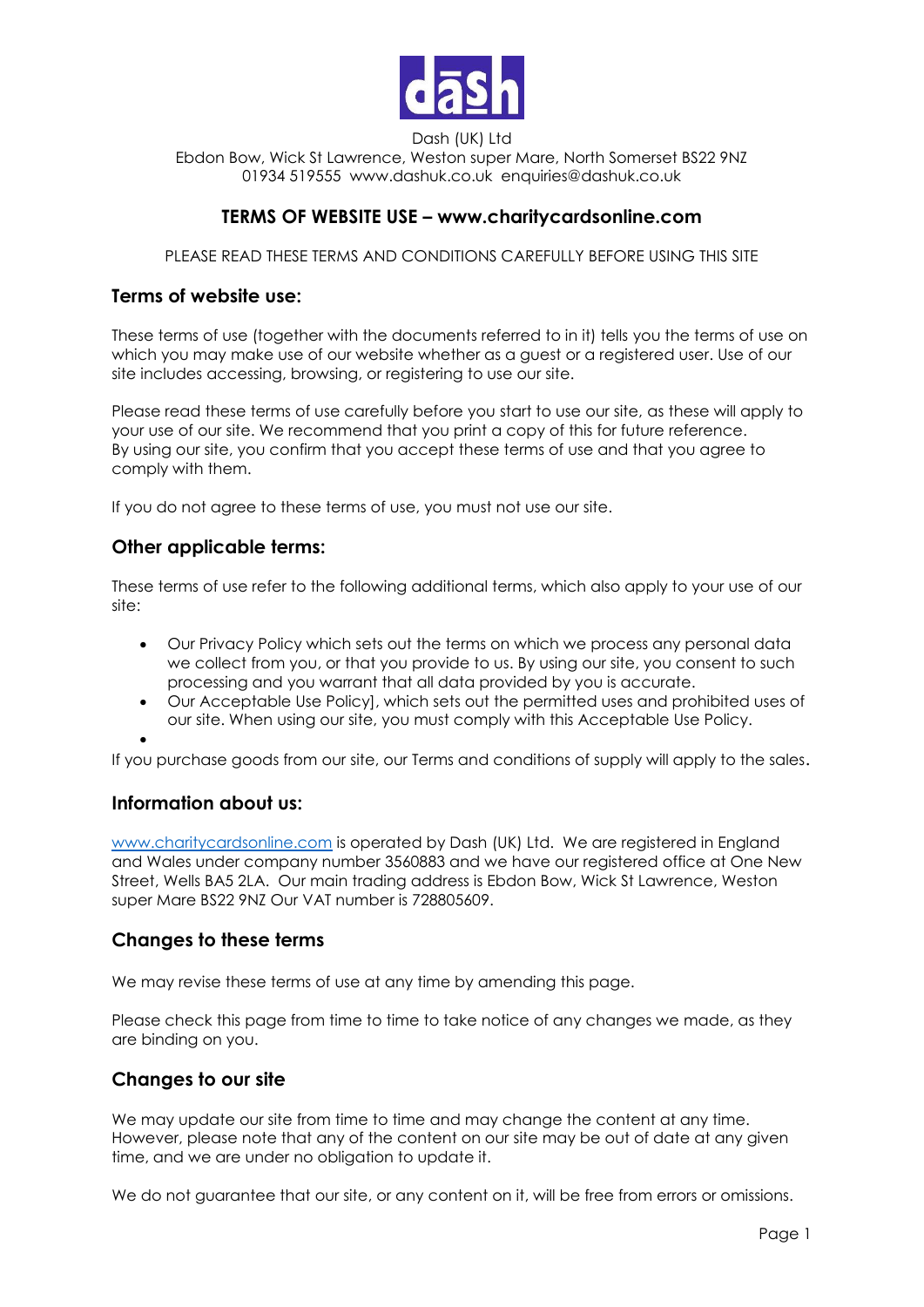# **Accessing our site**

Our site is made available free of charge.

We do not guarantee that our site, or any content on it, will always be available or be uninterrupted. Access to our site is permitted on a temporary basis. We may suspend, withdraw, discontinue or change all or any part of our site without notice. We will not be liable to you if for any reason our site is unavailable at any time or for any period.

You are responsible for making all arrangements necessary for you to have access to our site.

You are also responsible for ensuring that all persons who access our site through your internet connection are aware of these terms of use and other applicable terms and conditions, and that they comply with them.

(Our site is directed to people residing in the United Kingdom. We do not represent that content available on or through our site is appropriate or available in other locations. We may limit the availability of our site or any service or product described on our site to any person or geographic area at any time. If you choose to access our site from outside the United Kingdom, you do so at your own risk.)

#### **Your account and password**

If you choose, or you are provided with, a user identification code, password or any other piece of information as part of our security procedures, you must treat such information as confidential. You must not disclose it to any third party.

We have the right to disable any user identification code or password, whether chosen by you or allocated by us, at any time, if in our reasonable opinion you have failed to comply with any of the provisions of these terms of use.

If you know or suspect that anyone other than you knows your user identification code or password, you must promptly notify us at [enquiries@dashuk.co.uk.](mailto:enquiries@dashuk.co.uk)

### **Intellectual property rights**

We are the owner or the licensee of all intellectual property rights in our site, and in the material published on it. Those works are protected by copyright laws and treaties around the world. All such rights are reserved.

You may print off one copy, and may download extracts, of any page(s) from our site for your personal use only and you may draw the attention of others within your organisation to content posted on our site.

You must not modify the paper or digital copies of any materials you have printed off or downloaded in any way, and you must not use any illustrations, photographs, video or audio sequences or any graphics separately from any accompanying text.

Our status (and that of any identified contributors) as the authors of content on our site must always be acknowledged.

You must not use any part of the content on our site for commercial purposes without obtaining a licence to do so from us or our licensors.

If you print off, copy or download any part of our site in breach of these terms of use, your right to use our site will cease immediately and you must, at our option, return or destroy any copies of the materials you have made.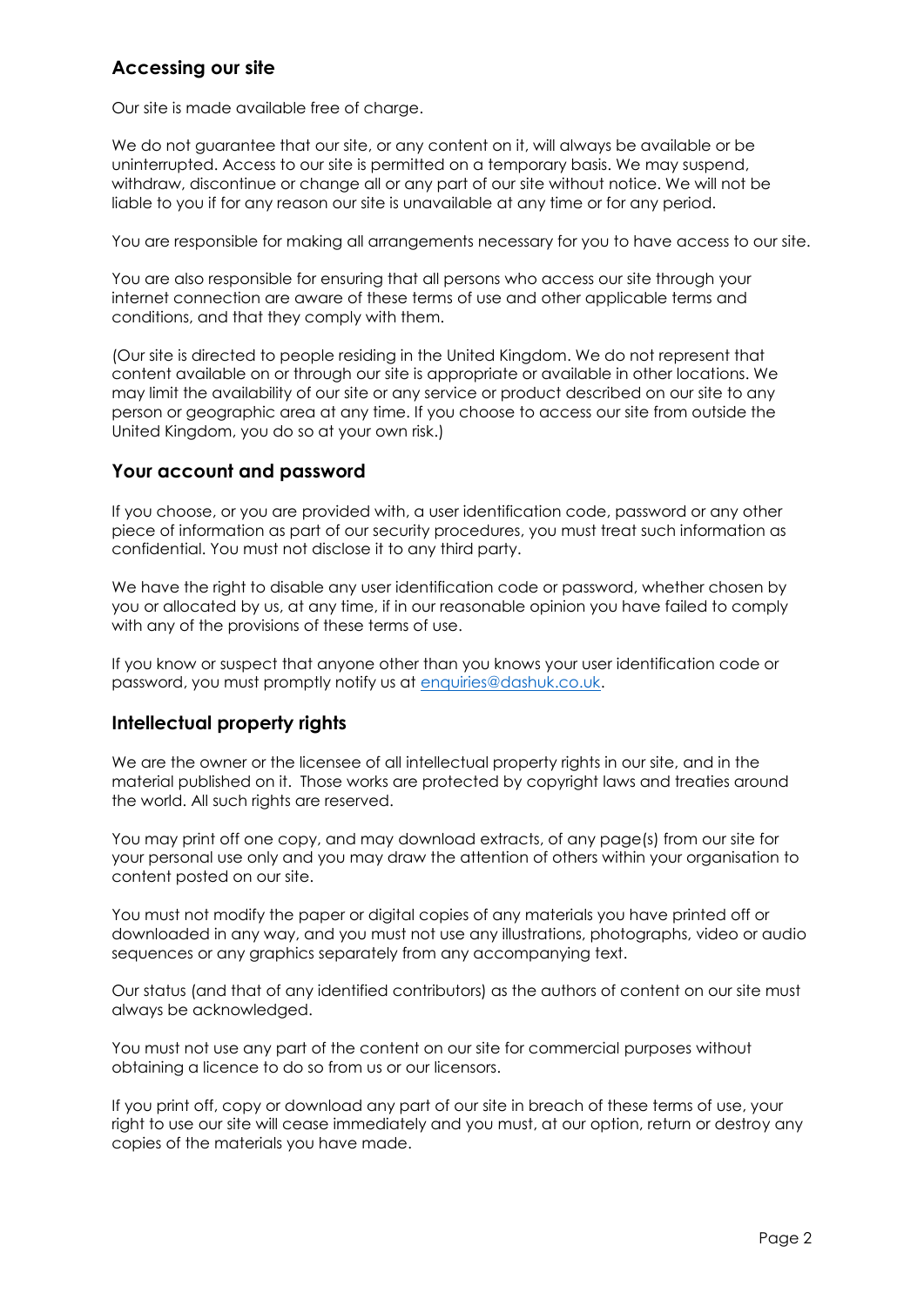### **No reliance on information**

The content on our site is provided for general information only. It is not intended to amount to advice on which you should rely. You must obtain professional or specialist advice before taking, or refraining from, any action on the basis of the content on our site.

Although we make reasonable efforts to update the information on our site, we make no representations, warranties or guarantees, whether express or implied, that the content on our site is accurate, complete or up-to-date.

### **Limitation of our liability**

Nothing in these terms of use excludes or limits our liability for death or personal injury arising from our negligence, or our fraud or fraudulent misrepresentation, or any other liability that cannot be excluded or limited by English law.

To the extent permitted by law, we exclude all conditions, warranties, representations or other terms which may apply to our site or any content on it, whether express or implied.

We will not be liable to any user for any loss or damage, whether in contract, tort (including negligence), breach of statutory duty, or otherwise, even if foreseeable, arising under or in connection with:

- use of, or inability to use, our site; or
- use of or reliance on any content displayed on our site.

If you are a business user, please note that in particular, we will not be liable for:

- loss of profits, sales, business, or revenue;
- business interruption;
- loss of anticipated savings:
- loss of business opportunity, goodwill or reputation; or
- any indirect or consequential loss or damage.

If you are a consumer user, please note that we only provide our site for domestic and private use. You agree not to use our site for any commercial or business purposes, and we have no liability to you for any loss of profit, loss of business, business interruption, or loss of business opportunity.

We will not be liable for any loss or damage caused by a virus, distributed denial-of-service attack, or other technologically harmful material that may infect your computer equipment, computer programs, data or other proprietary material due to your use of our site or to your downloading of any content on it, or on any website linked to it.

We assume no responsibility for the content of websites linked on our site. Such links should not be interpreted as endorsement by us of those linked websites. We will not be liable for any loss or damage that may arise from your use of them.

Different limitations and exclusions of liability will apply to liability arising as a result of the supply of any goods by use to you, which will be set out in our Terms and conditions of supply.

### **Uploading content to our site**

Whenever you make use of a feature that allows you to upload content to our site, or to make contact with other users of our site, you must comply with the content standards set out in our Acceptable Use Policy.

You warrant that any such contribution does comply with those standards, and you will be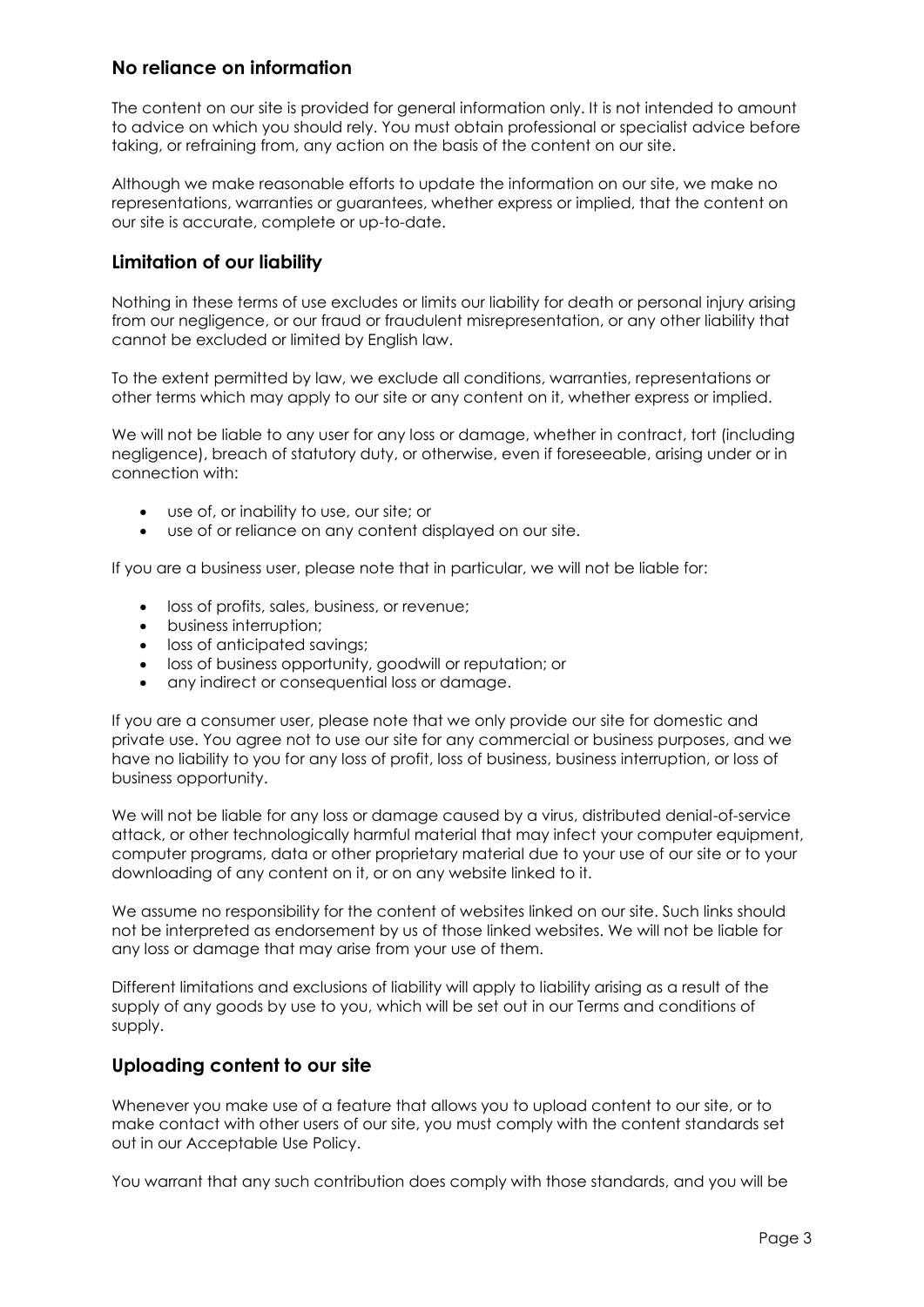liable to us and indemnify us for any breach of that warranty. (If you are a consumer user, this means you will be responsible for any loss or damage we suffer as a result of your breach of warranty).

Any content you upload to our site will be considered non-confidential and non-proprietary. You retain all of your ownership rights in your content, but you are required to grant us [and other users of the Site] a limited licence to use, store and copy that content and to distribute and make it available to third parties. The rights you license to us are described in the next paragraph (Rights you licence).

We also have the right to disclose your identity to any third party who is claiming that any content posted or uploaded by you to our site constitutes a violation of their intellectual property rights, or of their right to privacy.

We will not be responsible, or liable to any third party, for the content or accuracy of any content posted by you or any other user of our site.

We have the right to remove any posting you make on our site if, in our opinion, your post does not comply with the content standards set out in our Acceptable Use Policy.

The views expressed by other users on our site do not represent our views or values. You are solely responsible for securing and backing up your content.

### **Rights you licence**

When you upload or post content to our site, you grant the following licenses:

- A worldwide, non-exclusive, royalty-free, transferable licence to use, reproduce, distribute, prepare derivative works of, display, and perform that content in connection with the services provided by our site and across different media and to promote the site or services; and
- A worldwide, non-exclusive, royalty-free, transferable licence to allow third parties to use the content for their purposes.

We will only ever use your materials to carry out your instructions to us – unless, very exceptionally, a court or other regulator orders us to disclose them.

#### **Viruses**

We do not guarantee that our site will be secure or free from bugs or viruses.

You are responsible for configuring your information technology, computer programmes and platform in order to access our site. You should use your own virus protection software.

You must not misuse our site by knowingly introducing viruses, trojans, worms, logic bombs or other material that is malicious or technologically harmful. You must not attempt to gain unauthorised access to our site, the server on which our site is stored or any server, computer or database connected to our site. You must not attack our site via a denial-of-service attack or a distributed denial-of service attack. By breaching this provision, you would commit a criminal offence under the Computer Misuse Act 1990. We will report any such breach to the relevant law enforcement authorities and we will co-operate with those authorities by disclosing your identity to them. In the event of such a breach, your right to use our site will cease immediately.

### **Linking to our site**

You may link to our home page, provided you do so in a way that is fair and legal and does not damage our reputation or take advantage of it.

You must not establish a link in such a way as to suggest any form of association, approval or endorsement on our part where none exists.